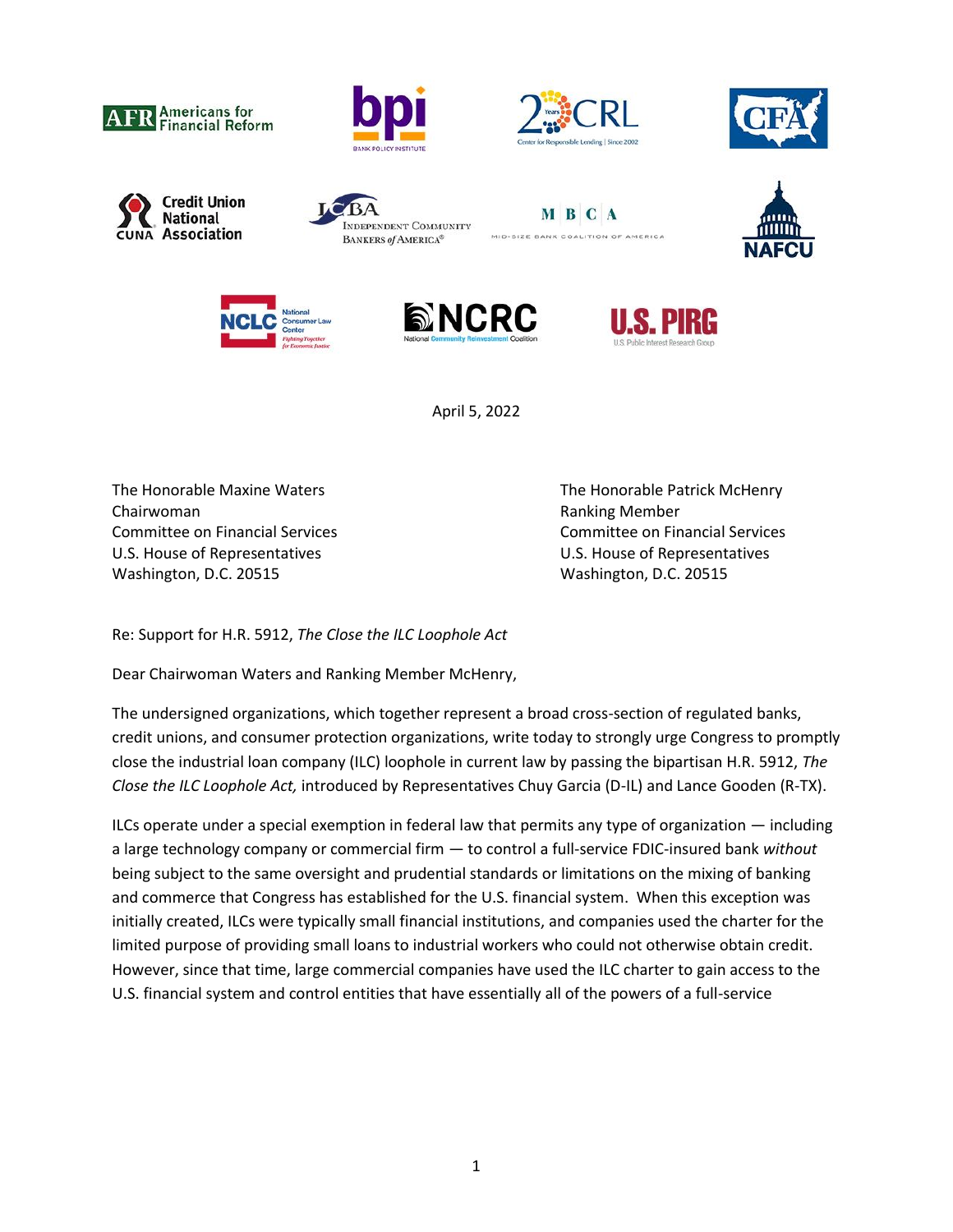commercial bank, including the ability to accept deposits, make consumer and commercial loans and effectuate payments.<sup>1</sup>

Although ILCs have the powers of a commercial bank, their corporate owners — unlike the owners of commercial banks  $-$  are not subject to consolidated supervision and regulation by a federal banking agency, which can allow risks to build up in the organization outside the view of any federal supervisor. Simply put, this regulatory loophole creates safety and soundness risks for the institution, risks to the financial system and additional risks for consumers and taxpayers. Currently, ILCs of any size can collect FDIC-insured savings from retail customers and offer mortgages, credit cards and consumer loans, which enable them to operate as full-service banks.

The risks to consumers and the financial system from ILCs are not theoretical. It should come as no surprise that several large companies that used the loophole to acquire ILCs, evading the type of consolidated supervision meant to ensure soundness and regulatory compliance, then subsequently required public bailouts during the 2007-2008 financial crisis.

Moreover, the loophole provides a way for technology firms offering a wide variety of services to acquire a full-service bank along with all of the privileges of a bank — even though Congress has generally prohibited the mixing of banking and commerce. These technology firms thereby gain access to FDIC-insured deposits and potentially a vast trove of consumer financial information all without being subject to the information security and prudential standards that apply to regulated bank holding companies. In addition, because the corporate owners of ILCs are not considered bank holding companies, they also evade the limitations imposed by Congress on the ability of banking organizations to expand into new activities if their insured depository institution subsidiaries have a less than Satisfactory record of performance under the Community Reinvestment Act.<sup>2</sup>

We recognize that some firms have previously acquired an ILC in reliance on the exception and may continue to operate as such, subject to appropriate safeguards that permit the ILC's federal supervisor to protect the safety and soundness of the FDIC-insured ILC, the financial system and consumers. However, any of these pre-existing ILCs should *not* be permitted to essentially sell that status to an unaffiliated third party, thereby allowing a new company to take advantage of the exception after the loophole is closed by Congress. Permitting such a transfer would allow, for example, a technology firm to evade Congress's action to close the ILC loophole by simply acquiring one of the several dozen ILCs that operate under the exception today. After doing so, the company could alter the institution's business strategy, product set and geographic scope in ways that would make it unrecognizable to its former self and greatly expand — rather than constrict — the risks posed by the exception.

ILC owners should not have the ability to sell their status rights to the highest bidder and therefore exploit consumer data, undermine trust in our banking system and otherwise put our financial system at risk. To put it more simply, allowing existing ILCs to transfer their rights to an unaffiliated party would

<sup>&</sup>lt;sup>1</sup> See Testimony of Scott G. Alvarez, General Counsel, Board of Governors of the Federal Reserve System, before the Committee on Banking, Housing, and Urban Affairs, U.S. Senate, October 4, 2007, available at

[https://www.federalreserve.gov/newsevents/testimony/alvarez20071004a.htm.](https://www.federalreserve.gov/newsevents/testimony/alvarez20071004a.htm) 

<sup>2</sup> See 12 U.S.C. § 1843(*l*).